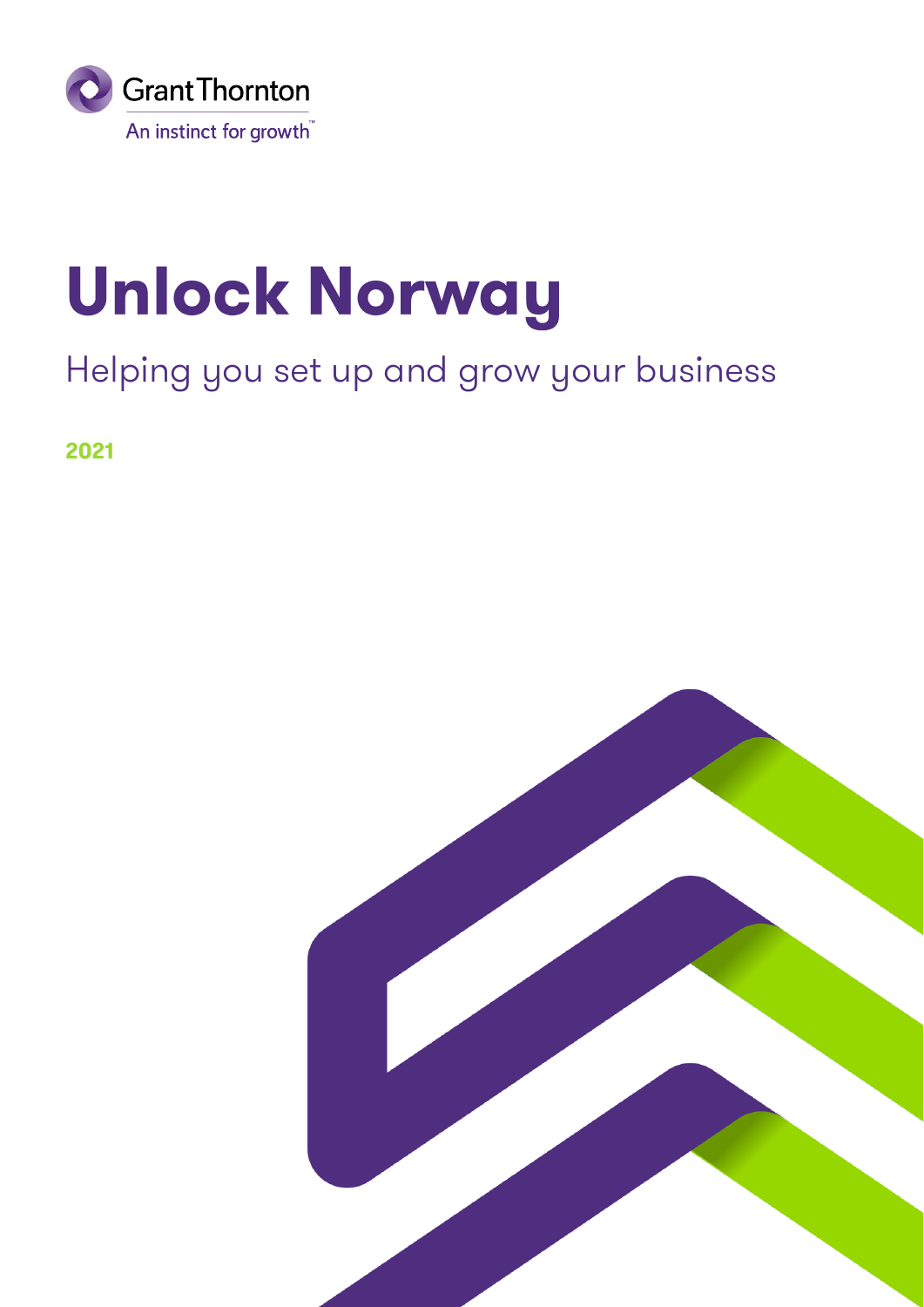## **Expanding your business** in Norway

Expanding into new international markets can be challenging due to the many issues to consider and resolve. Our Unlock Norway service can provide expert advice and insight to support you every step of the way. From helping you find the best location, to setting up a branch or subsidiary, we are committed to providing pragmatic and timely advice that allows you to focus on achieving your business goals.

International expansion is an important step, but with a dedicated international business adviser, who takes time to understand your business and customise the specific services you require, you'll know you have the support to manage the risks and maximise the potential a new market offers your business.

Our advisers can help at every stage of your company's growth cycle – from starting-up, raising venture funding, listing on a global exchange, acquiring or merging with another company, or using Norway as a base to expand into other markets – which means that whatever the challenge, we're at your side.

#### We can help you with the following services:



#### 1. Company set up

- Determining the appropriate corporate structure
- Company registration
- Determining if you have a permanent establishment in Norway
- Tax registrations
- Reporting obligations



#### 2. Business growth support

- Expert, tailored support to help you grow your business
- Introductions to key business communities
- Financial and tax due diligence
- Business valuation and financial modelling
- Mergers, demergers and acquisitions

#### 3. Taxation services

- Corporate and international taxes
- Indirect taxes
- Tax structuring
- Personal taxation advice
- Transfer pricing
- Stock options and repatriation of funds
- Tax compliance services



#### 4. Employees

- Employment agreements
- HSE card assistance
- Reward packages
- Pensions and benefits
- Global mobility
- Employment tax issues

#### 5. Audit and Assurance

- Statutory and non-statutory audits
- GAAP conversions and compliance services
- Financial reporting advisory
- International financial reporting standards advisory
- Financial reviews

#### **6.** Outsourcing services

- **Bookkeeping**
- Payroll services
- Fully outsourced and web-based solutions
- Custom made financial reporting and accounting services that suits your business
- KPI reporting and analysis
- Global coordination services

#### 7. Financing your business

- Advice on debt, equity funding and government grants
- Exit readiness

© 2021 Grant Thornton Norway



 $\leq$